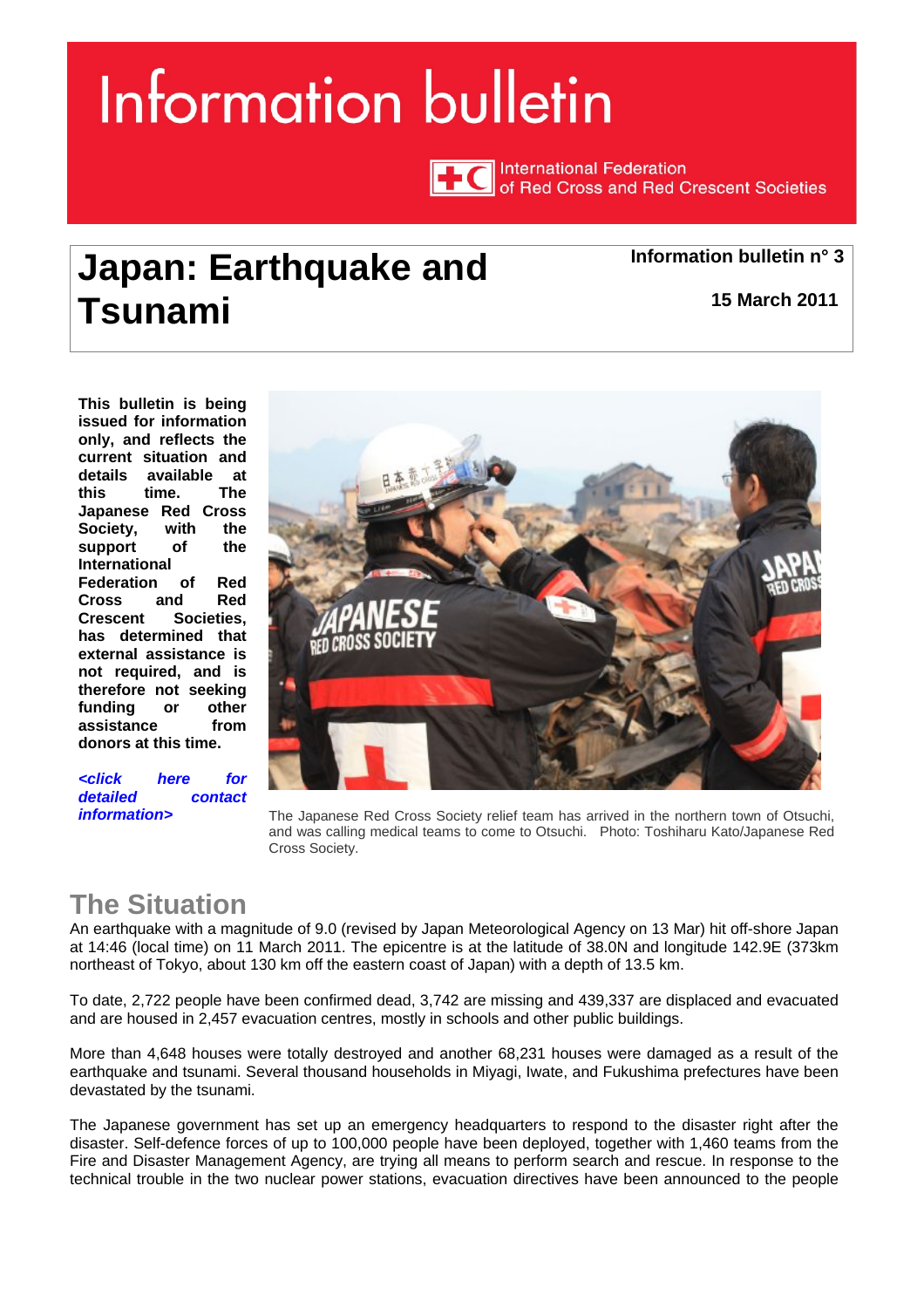living in an area within the 20 km radius zone. The government is planning to provide radiation exposure screening tests at the evacuation centres in Fukushima prefecture for those evacuated and those concerned.

To date, rescue/relief teams from the governments of New Zealand, USAID, Germany, the EU, Singapore, South Korea, Switzerland, Mexico, Australia, China, UK, Turkey and France have been assisting in the affected areas. A total of 91 countries and regions have also offered assistance. The United Nations also deployed the United Nations Disaster Assessment Coordination Team (UNDAC) to Japan to support the operation.

All tsunami alerts have been lifted at 17:58 (local time) on 13 March 2011. There is, however, a warning alert of a possible M7.0 aftershock in the period 13-16 March.

### **Red Cross and Red Crescent action**

The International Federation of Red Cross and Red Crescent Societies (IFRC) president has visited the worst affected areas in Iwate prefecture with the assessment team on 13 March 2011, and confirmed the severity of the disaster at the scene. The Japanese Red Cross Society (JRCS) has already deployed mobile clinics to those towns to assist survivors, who remain without electricity, and with increasing concerns about access to water.



Every available space throughout hospitals in the affected areas is being used to cater and care for those in need of medical assistance. Photo: Toshirharu Kato/Japanese Red Cross Society.

A high level IFRC liaison/support team comprised of seven national societies and IFRC is visiting the affected areas to assess the needs and will recommend possible actions as a Red Cross Red Crescent Movement from 15 - 19 March 2011.

JRCS has increased the number of National Disaster Response Team (NDRT) dispatched from 62 to 115, with more than 735 staff members including doctors, nurses and administration support on standby or being deployed to the affected areas. The NDRT teams have been and are continuing to conduct assessments in the affected areas as well as providing first aid, health, medical and possible psychosocial support (PSP). Medical teams and Red Cross hospitals in affected areas are also treating patients.

JRCS has 2,369 nurses trained as PSP caregivers (of which 367 are trainers as well). On 13 March, the first team was deployed from the national headquarters in Tokyo to conduct assessments in the affected areas. The JRCS PSP teams are providing stress management to those affected by the earthquake and tsunami. The PSP teams are also providing health check services, such as monitoring and checking of blood pressure, to the people living in evacuation centres.

More than 2 million volunteers have registered with JRCS and have been trained in many specialised areas. These volunteers are helping with the distribution of relief items, preparing hot meals and clearing debris, as well as venturing into specialised areas such as flying helicopters, radio communications, acupressure and languages. The helicopter team was mobilised on 13 March to assist evacuating people to safer areas and to ferry medicine and food to the hospitals, and carry volunteers from Yamagata prefecture to Sendai to assist with